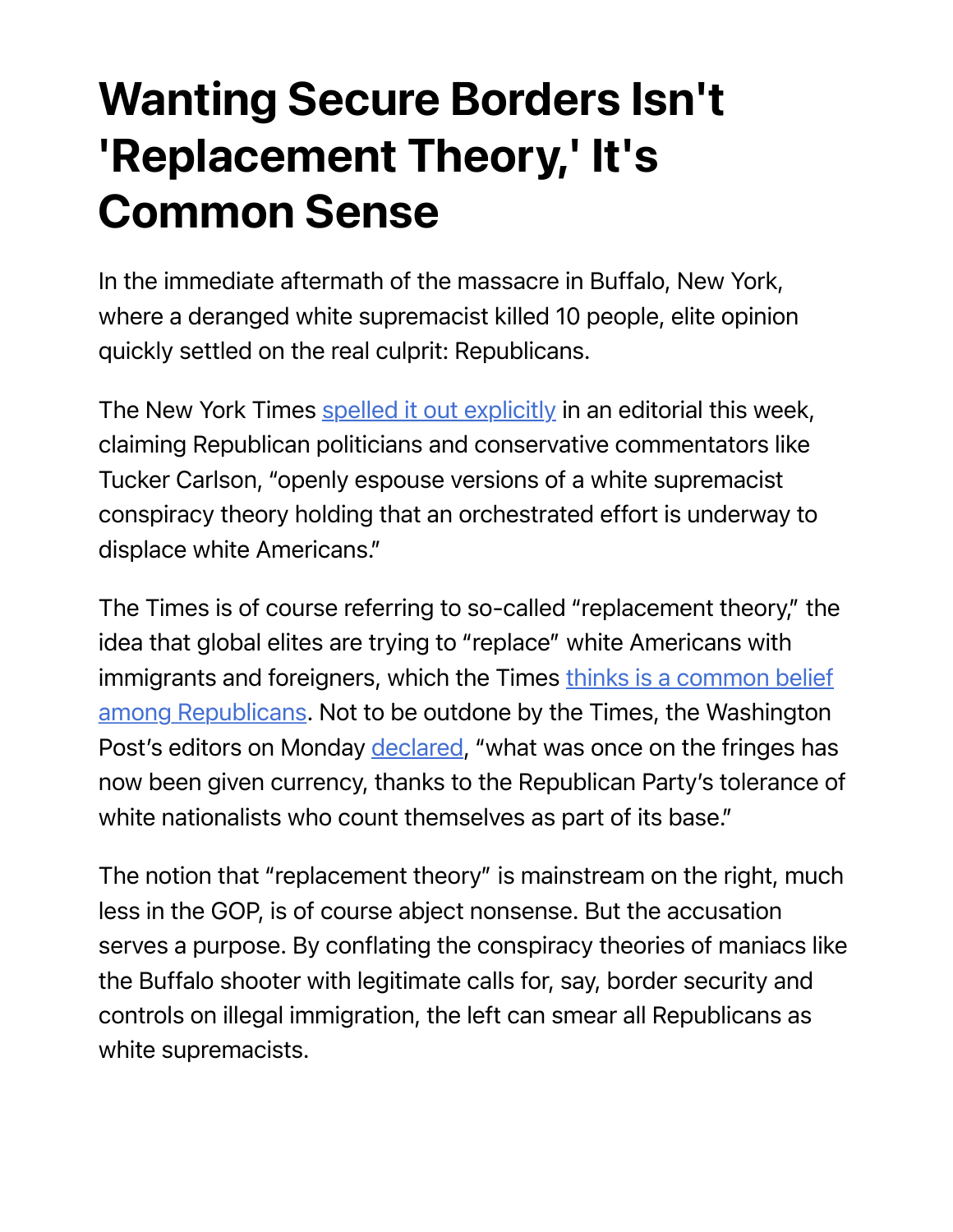Doing so serves a useful purpose for Democrats. If Republicans are the party of people who believe global elites are trying to "replace" white Americans with immigrants and foreigners, then any calls to fix our immigration system or solve the ongoing crisis at the border must be in bad faith, nothing more than rank racism thinly disguised as a respectable-sounding immigration agenda.

It also serves Democrats in another way: it helps mask an electoral agenda they once openly espoused. It's no secret that Democrats think mass illegal immigration will accrue to their electoral advantage over the long term. For years, they have felt comfortable saying so routinely on national television.

Indeed, the notion that "demographics is destiny" has been a longrunning belief among Democrats, famously spelled out in John Judis and Ruy Teixeira's widely acclaimed 2004 book, "The Emerging Democratic Majority." Part of their argument rests on the assumption that immigration, legal and illegal, will swell the ranks of Democrat voters and hasten the inevitable emergence of a permanent Democratic majority.

That theory, whatever its merits in 2004, is looking weaker by the year. Under President Trump, the Republican Party made huge inroads among black and Hispanic voters, especially in areas like south Texas and Florida, where Democrats' theory of demographics would have suggested such GOP gains would be impossible.

It's not just Republican voters who are getting more diverse, but also Republican officeholders. As Henry Olsen noted after the 2020 election, which saw a record number of Republican women and minorities elected to the House, "every seat Republicans have flipped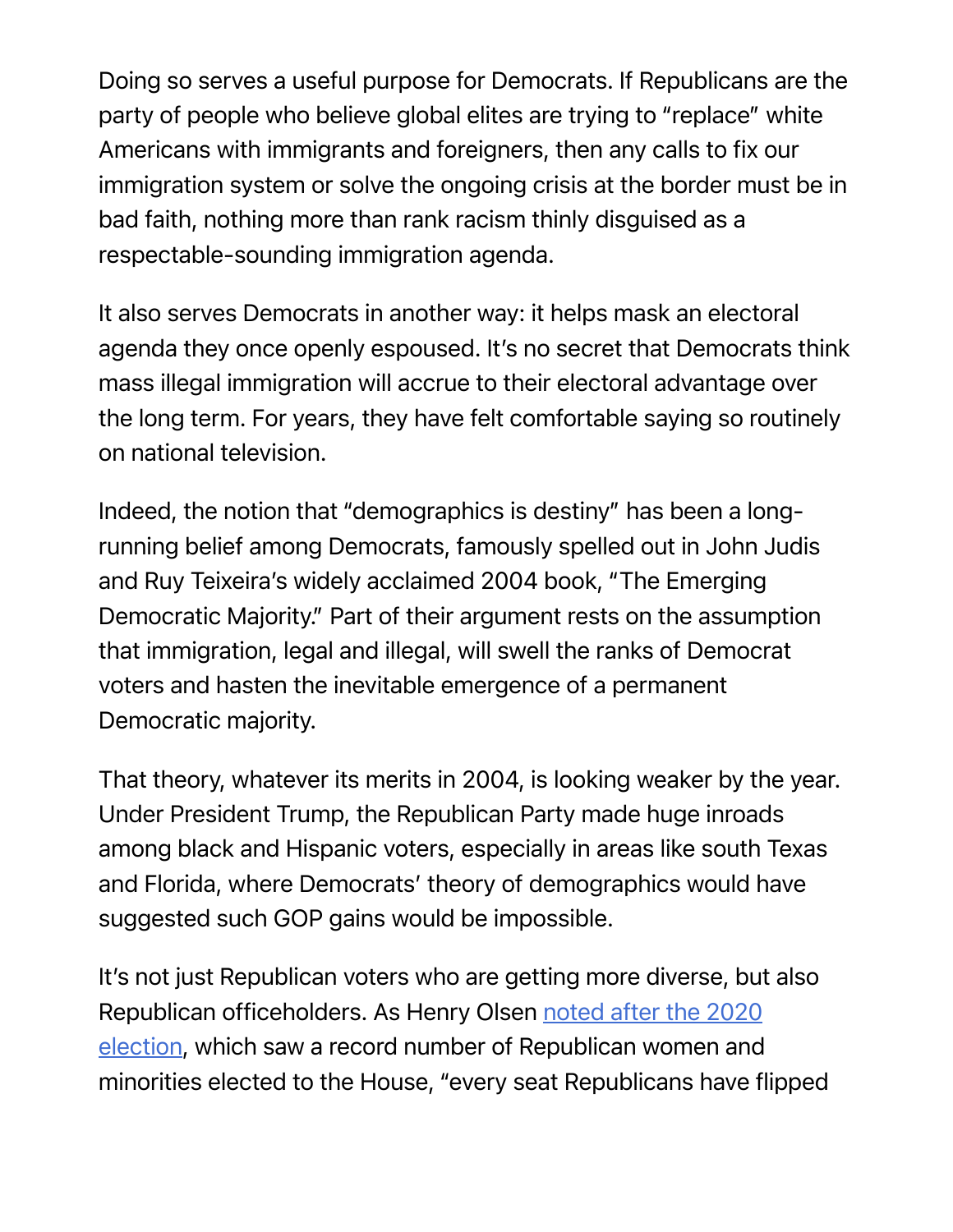from blue to red has been captured by a woman or a minority."

The Virginia statewide elections last year continued this trend, with a black woman, Winsome Sears, elected lieutenant governor, and an Hispanic man, Jason Miyares, elected attorney general. So much for the emerging Democratic majority.

But here's the thing: Republicans didn't come up with the "demographics is destiny" idea. Democrats did. For years, they bragged that rising levels of immigration and massive demographic change would usher in profound changes in U.S. politics. The Buffalo shooter went on and on about this in his idiotic manifesto, echoing similar diatribes from other racist mass shooters in recent years. Wonder where they got the idea?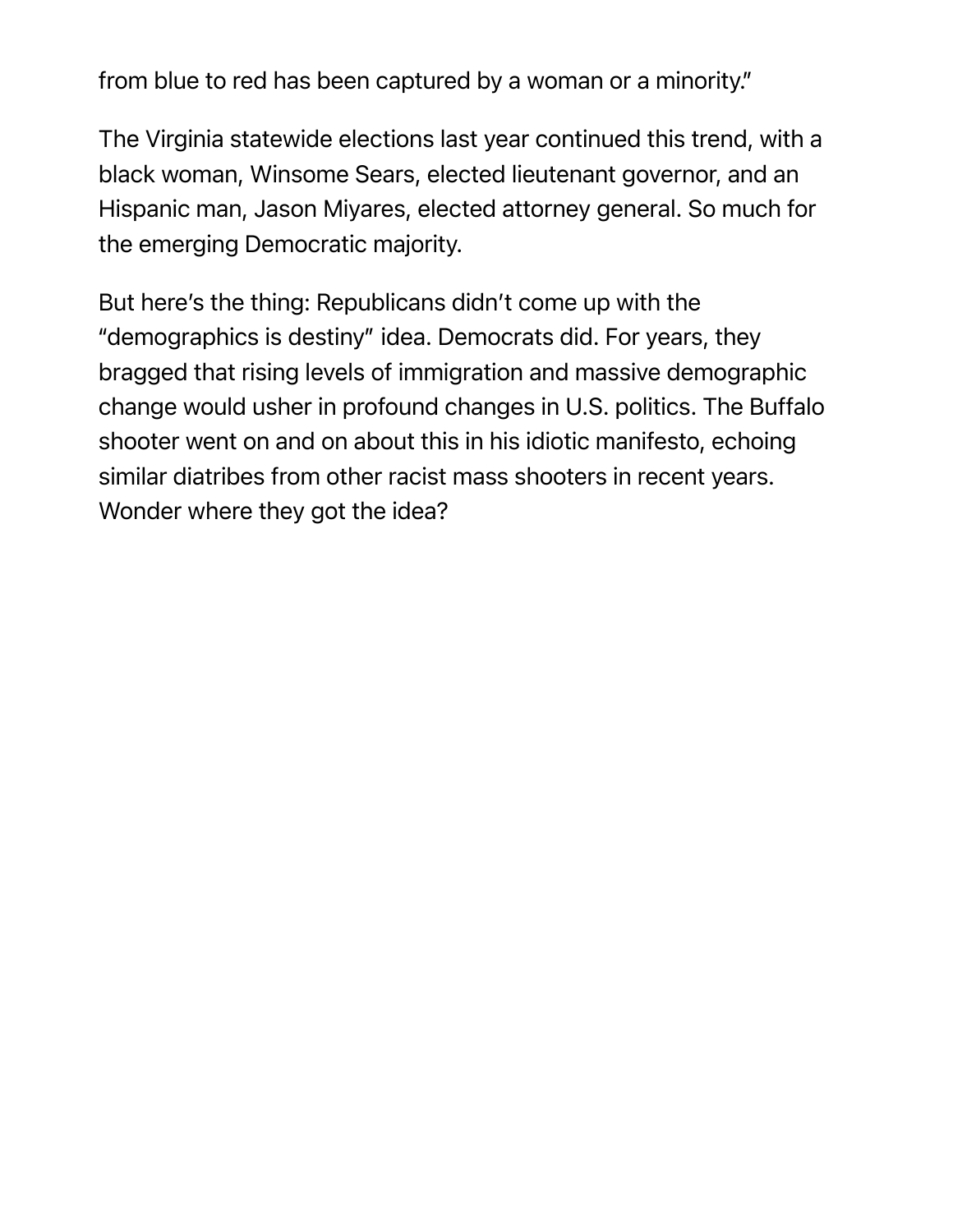It's true that the country is becoming more racially and ethnically diverse. That's not a good thing or a bad thing, it's simply a fact.

The problem for Democrats is that this more diverse electorate isn't voting the way they hoped it would. In part, that's because Republicans are waking up to the fact that immigration and border security, together with other commonsense policies like not letting rioters burn down neighborhoods and not shutting down the economy because of Covid, are issues that can broaden their base and bring in a more diverse array of voters.

All of which is to say, asinine white supremacist notions about how all the races should live separately have absolutely nothing to do with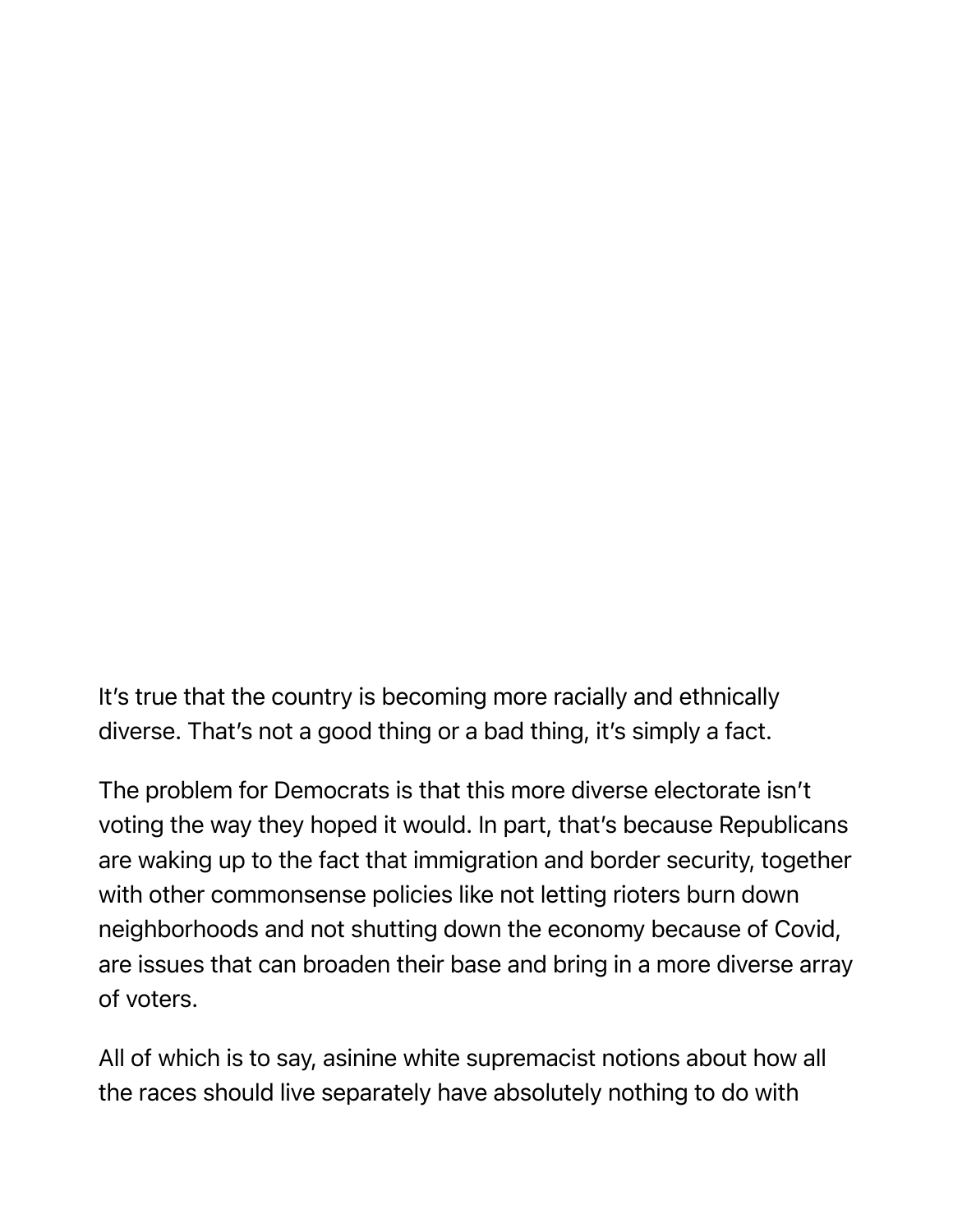efforts to control illegal immigration, and most people know it. When Democrats try to smear Republicans as white supremacists for wanting a secure border, understand that they're not just trying to demonize the right, they're trying to change the subject. Illegal immigration is just about the last thing any Democrat wants voters thinking about heading into the midterms.

Why? Because the border is a complete disaster. According to the latest data, federal authorities arrested more than 234,000 illegal immigrants in April, yet another record-breaking monthly total. So far this fiscal year, nearly 1.3 million illegal border-crossers have been arrested along the southwest border, also a record.

Ordinary, non-white supremacist Americans of all races and walks of life look at this and think something must be very wrong at the border. They see news stories like the one this week about an industrial-scale drug-smuggling tunnel that federal authorities discovered on the California-Mexico border — six stories deep and the length of six football fields, with reinforced walls, electricity, ventilation and a rail system — and they wonder what's going on in Mexico.

They are smart enough to know that drugs like fentanyl, which is ravaging American communities, come primarily from labs in northern Mexico that are controlled by powerful cartels. They also know that these cartels are in the business of drug *and* human trafficking, and that they profit off mass illegal immigration.

Voters are not stupid, certainly not stupid enough to believe that the GOP and Tucker Carlson are fomenting white supremacist conspiracy theories. But the editors at The New York Times and the Washington Post, along with every leading Democrat including the president, think